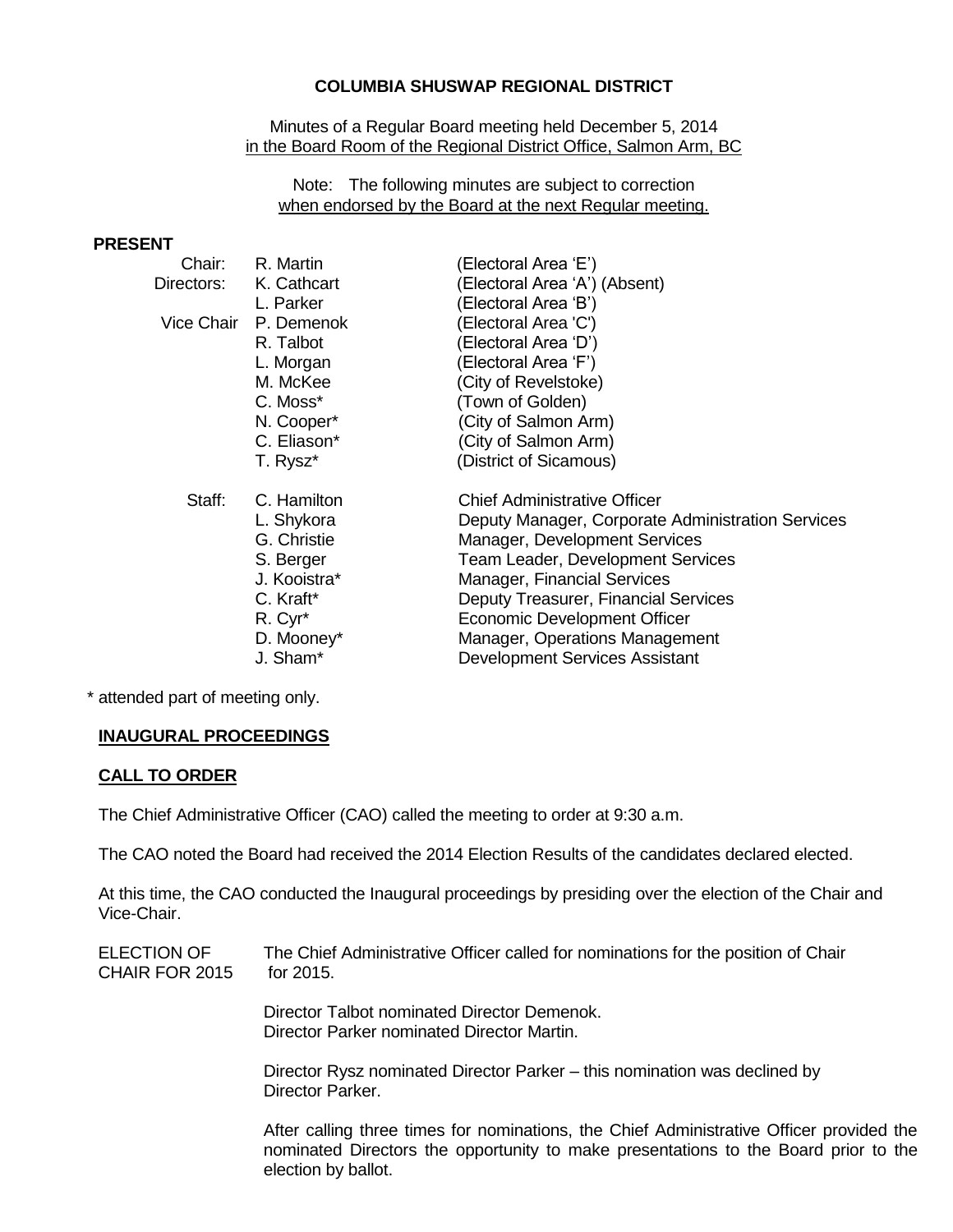## **INAUGURAL PROCEEDINGS, Continued**

| 2014-1201<br><b>SCRUTINEERS FOR THE</b><br><b>COUNTING OF BALLOTS</b> | M/S Directors Talbot/Eliason THAT:<br>the Deputy Manager of Corporate Administration Services and the<br>Administrative Assistant be appointed as scrutineers for the counting of<br>ballots associated with the election of Chair and Vice-Chair. |
|-----------------------------------------------------------------------|----------------------------------------------------------------------------------------------------------------------------------------------------------------------------------------------------------------------------------------------------|
|                                                                       | <b>CARRIED</b>                                                                                                                                                                                                                                     |
|                                                                       | Ballots were distributed and the vote was conducted.                                                                                                                                                                                               |
|                                                                       | The outcome of voting was a tie-vote; a second vote was then conducted.                                                                                                                                                                            |
|                                                                       | Following the counting of the ballots, the Chief Administrative Officer<br>declared Director Martin as Chair for 2015.                                                                                                                             |
| <b>ELECTION OF</b><br><b>VICE CHAIR</b>                               | The Chief Administrative Officer called three times for nominations for the<br>position of Vice Chair for 2015.                                                                                                                                    |
| <b>FOR 2015</b>                                                       | Director Rysz nominated Director Parker.<br>Director Talbot nominated Director Demenok.                                                                                                                                                            |
|                                                                       | After calling three times for nominations, the Chief Administrative Officer<br>provided the nominated Directors the opportunity to make presentations to<br>the Board prior to the voting by ballot.                                               |
|                                                                       | Ballots were distributed and the vote was conducted.                                                                                                                                                                                               |
|                                                                       | The outcome of voting was a tie-vote; a second vote was then conducted<br>which resulted in a tie-vote.  In accordance with the Procedures Bylaw, a<br>coin toss was made to determine the Vice-Chair.                                             |
|                                                                       | On the basis of the coin toss, the Chief Administrative Officer declared<br>Director Demenok as Vice Chair of the Board for 2015.                                                                                                                  |
| 2014-1202<br><b>DESTRUCTION OF</b><br><b>BALLOTS</b>                  | M/S Directors Talbot/Cooper THAT:<br>the ballots for the election of Chair and Vice-Chair held on December 5,<br>2014 be destroyed.<br><b>CARRIED</b>                                                                                              |
| Director Martin assumed the Chair at this time.                       |                                                                                                                                                                                                                                                    |

CHAIR'S REMARKS The Chair thanked the Board for her election and noted she is looking forward to serving as Chair in 2015.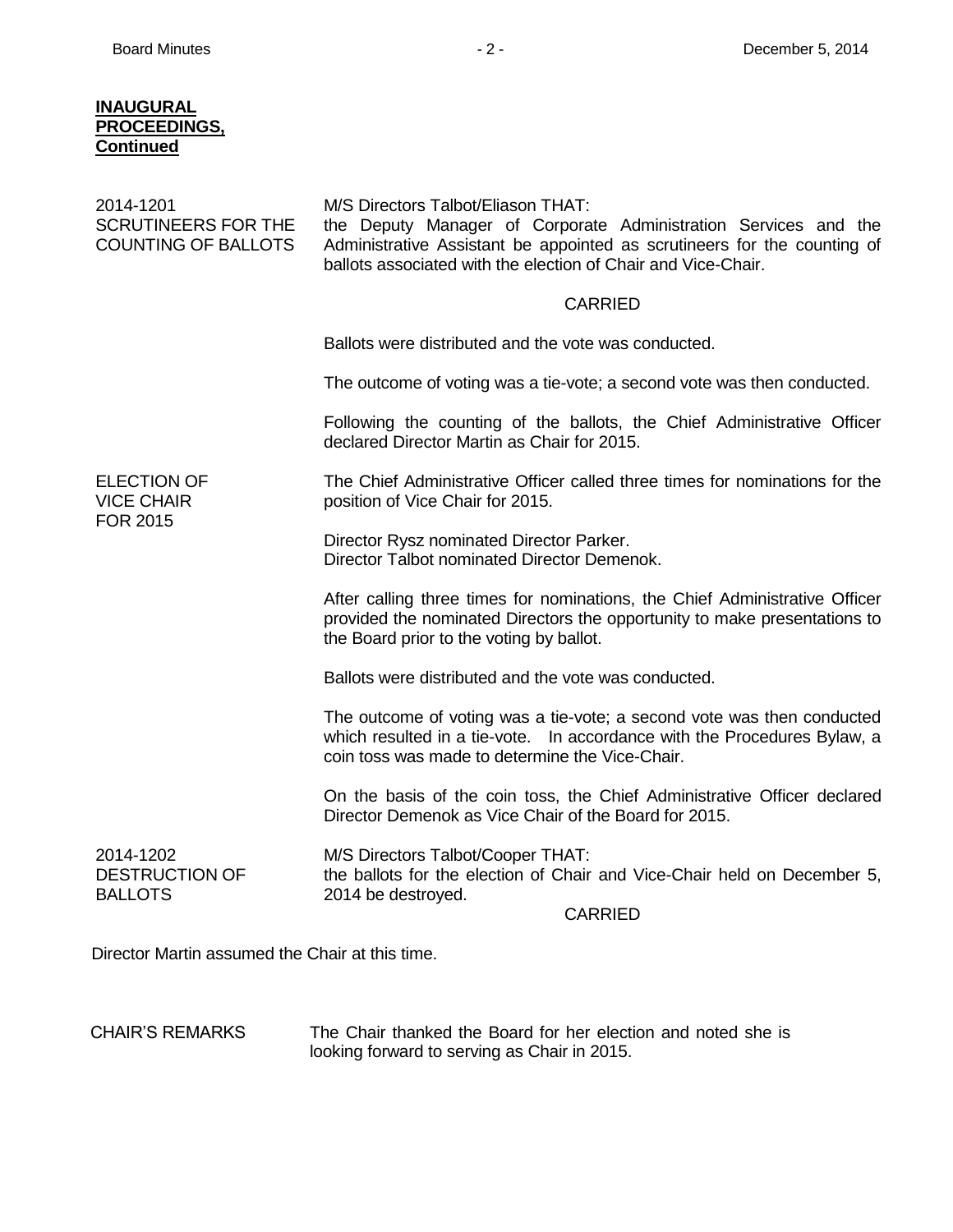# **ADMINISTRATION**

### **ADOPTION OF MINUTES**

2014-1203 REGULAR BOARD MEETING NOVEMBER 13, 2014 M/S Directors Morgan/Martin THAT: the minutes of the November 13, 2014 Board Meeting be adopted.

## CARRIED

## **CORRESPONDENCE**

2014-1204 LETTER FROM RHONA MARTIN, CHAIR, SOUTHERN INTERIOR BEETLE ACTION COALITION (SIBAC) DATED NOVEMBER 7 2014

2015 Financial Assistance not being requested & Rural Development Conference, May 26 - 29, 2015.

M/S Directors Martin/Morgan THAT: the letter dated November 7, 2014 from the Chair, Southern Interior Beetle Action Coalition advising that financial assistance is not being sought from member organizations in 2015 and advising of the Rural Development Conference May 26 – 29, 2015, be received.

## CARRIED

# **BUSINESS GENERAL**

| 2014-1205<br>2015 BOARD AND<br><b>COMMITTEE MEETING</b> | Report from L. Shykora, Deputy Manager of Corporate Administration Services<br>dated November 24, 2014.                                                                            |
|---------------------------------------------------------|------------------------------------------------------------------------------------------------------------------------------------------------------------------------------------|
| <b>SCHEDULE</b>                                         | M/S Directors Moss/Demenok THAT:<br>the proposed 2015 Board and Committee meeting schedule, reflecting a<br>change in the April Board meeting date to April 23, 2015, be approved. |
|                                                         | . <u>.</u>                                                                                                                                                                         |

#### CARRIED

2014-1206 OFFICE CLOSURE – JANUARY 2, 2015 Report from C. Hamilton, Chief Administrative Officer dated November 24, 2014. M/S Directors Eliason/Rysz THAT:

Policy A-30 Office Closure be varied to include Friday, January 2, 2015.

CARRIED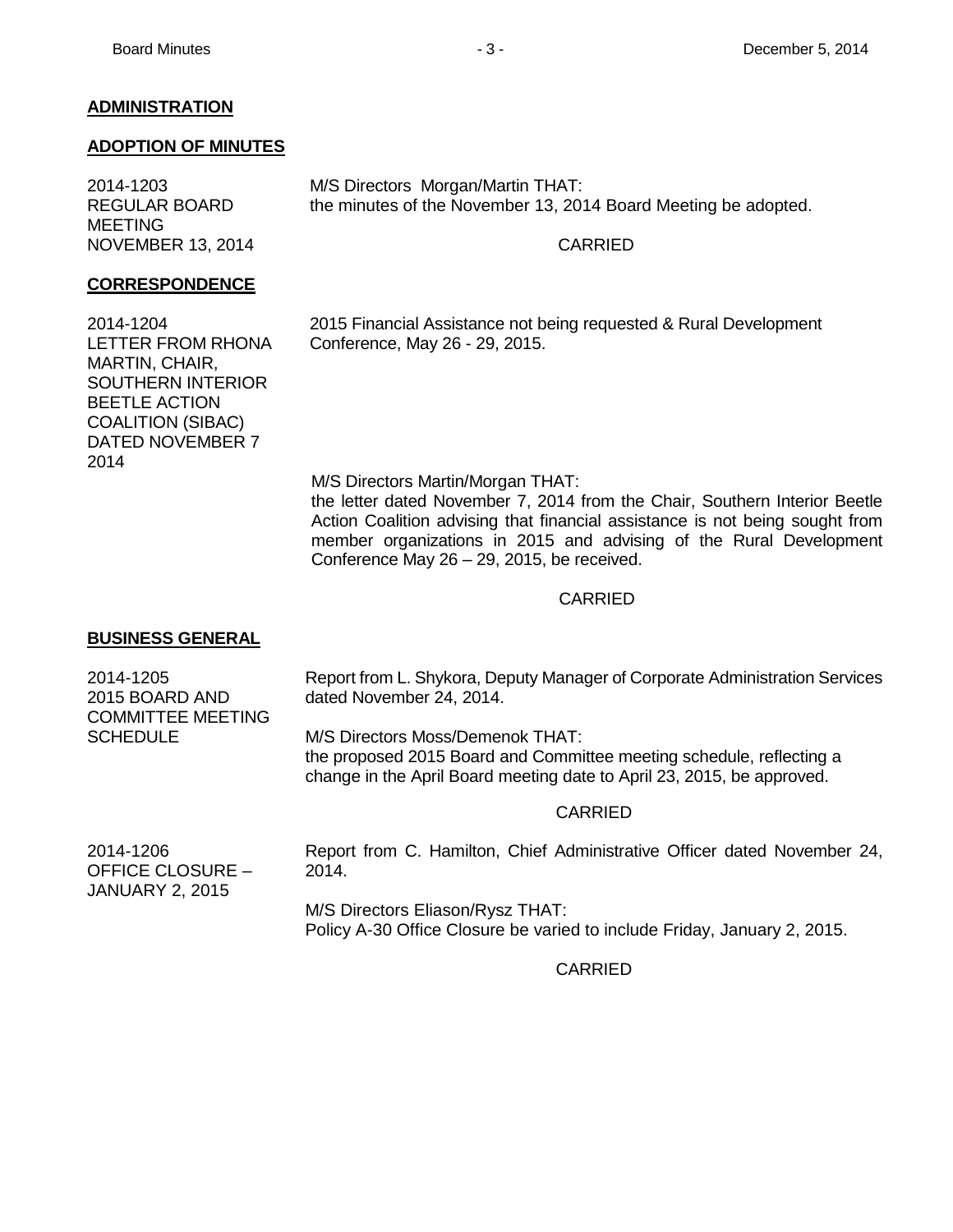| <b>BUSINESS GENERAL,</b><br><b>Continued</b>                                           |                                                                                                                                                                                                                                                                                                                                                                                                                                                        |                    |
|----------------------------------------------------------------------------------------|--------------------------------------------------------------------------------------------------------------------------------------------------------------------------------------------------------------------------------------------------------------------------------------------------------------------------------------------------------------------------------------------------------------------------------------------------------|--------------------|
| 2014-1207<br><b>EXTENSION OF</b>                                                       | Report from J. Kooistra, Manager, Financial Services dated November 27,<br>2014.                                                                                                                                                                                                                                                                                                                                                                       |                    |
| <b>BORROWING FROM</b><br><b>RESERVES</b>                                               | M/S Directors Cooper/Parker THAT:<br>the Board authorize extending the internal borrowing from the pooled capital<br>reserve funds until May 31, 2015 for payments to the contracted builder of<br>the new CSRD Administration Building, with total repayment of interest and<br>principal to the contributing reserve funds by May 31, 2015 as funds become<br>available from MFA short term borrowing (liabilities under agreements) in May<br>2015. |                    |
|                                                                                        | <b>CARRIED</b>                                                                                                                                                                                                                                                                                                                                                                                                                                         |                    |
| <b>BUSINESS BY AREA</b>                                                                |                                                                                                                                                                                                                                                                                                                                                                                                                                                        |                    |
| 2014-1208<br>AREAS 'C', 'D' & 'E'<br><b>GRANT-IN-AID</b>                               | Report from J. Kooistra, Manager, Financial Services dated November 24,<br>2014.                                                                                                                                                                                                                                                                                                                                                                       |                    |
| <b>REQUESTS</b>                                                                        | M/S Directors Demenok/Moss THAT:                                                                                                                                                                                                                                                                                                                                                                                                                       |                    |
|                                                                                        | Area C<br>Kamloops Symphony Society (Salmon Arm Concert Series)<br>Pink Piston Paddlers (Paddles and Cancer Awareness)                                                                                                                                                                                                                                                                                                                                 | \$300<br>\$ 600    |
|                                                                                        | Area D<br>Silver Creek Community Association (tables and chairs)<br>Ranchero Deep Creek Community Association (operational costs)                                                                                                                                                                                                                                                                                                                      | \$4,500<br>\$1,900 |
|                                                                                        | Area E<br>Eagle Valley Rescue Society (crew training)<br>Sicamous Eagles (assist with travel costs)                                                                                                                                                                                                                                                                                                                                                    | \$2,500<br>\$1,498 |
|                                                                                        | <b>CARRIED</b>                                                                                                                                                                                                                                                                                                                                                                                                                                         |                    |
| 2014-1209<br>AREA 'D'                                                                  | Report from J. Kooistra, Manager, Financial Services dated November 23,<br>2014.                                                                                                                                                                                                                                                                                                                                                                       |                    |
| <b>COMMUNITY WORKS</b><br><b>FUND - SALMON RIVER</b><br>WATERSHED<br><b>ROUNDTABLE</b> | M/S Directors Talbot/Demenok THAT:<br>in accordance with Policy F-3, access to the Community Works fund be<br>approved in the amount of \$70,000 including applicable taxes, from the<br>Electoral Area D Community Works Fund to undertake the work necessary<br>as identified in the Salmon River Watershed Roundtable assessment report<br>on streambank restoration, subject to criteria approval from the Community<br>Works Fund.                |                    |
|                                                                                        | Discussion on the motion                                                                                                                                                                                                                                                                                                                                                                                                                               |                    |

 Fencing is included in this project, funded by the Roundtable organization, streamside farmers are involved in the process and are providing the labour for fencing installation.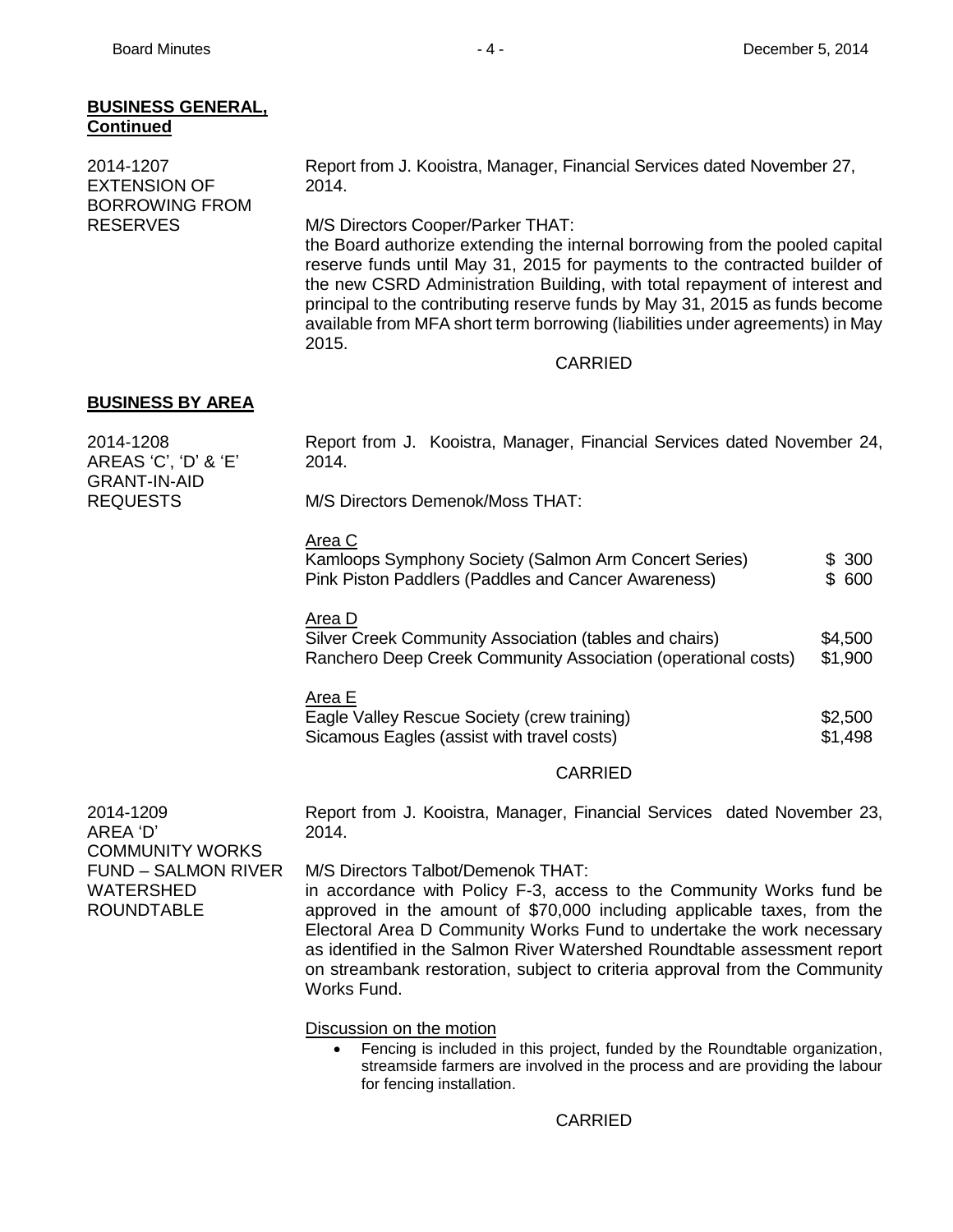## **BUSINESS BY AREA, Continued**

| 2014-1210<br>'STAKEHOLDERS'<br><b>SHUSWAP TOURISM</b>  | Report from R. Cyr, Economic Development Officer dated November 24,<br>2014.                                         |
|--------------------------------------------------------|----------------------------------------------------------------------------------------------------------------------|
| <b>ADVISORY COMMITTEE</b><br><b>TERMS OF REFERENCE</b> | M/S Directors Rysz/Martin THAT:<br>the terms of reference for the Shuswap Tourism Advisory Committee be<br>approved. |
|                                                        | <b>CARRIED</b>                                                                                                       |
| 2014-1211<br>'STAKEHOLDERS'                            | Report from R. Cyr, Economic Development Officer dated November 24, 2014.                                            |
| <b>SHUSWAP ECONOMIC</b><br><b>DEVELOPMENT</b>          | M/S Directors Martin/Rysz THAT:<br>the terms of reference for the Shuswap Economic Development Advisory              |

the terms of reference for the Shuswap Economic Development Advisory Committee be approved.

Discussion on the motion:

 In response to a query, the Economic Development Officer advised of the reciprocal arrangement between the City of Salmon and the CSRD Committee where the Economic Development Officers for each organization will attend meetings as non-voting members.

## CARRIED

## **REPORTS/MINUTES**

ADVISORY COMMITTEE TERMS OF REFERENCE

FEDERATION OF **CANADIAN** MUNICIPALITIES (FCM) Summary of FCM Board of Directors Meeting held in Ottawa, Ontario, November 18 – 21, 2014.

Chair Martin provided a report on her attendance at the above meeting and advised of her appointments to several FCM committees, as well as some pressing issues at the federal level and filtering down to the local community level.

The FCM report was received for information.

# **IN CAMERA**

None.

# **DEVELOPMENT SERVICES**

#### **BUSINESS GENERAL**

2014-1212 AREA 'E' AGRICULTURAL LAND COMMISSION (ALC) APPLICATION SECTION 21(2) – SUBDIVISION WITHIN THE AGRICULTURAL LAND RESERVE (ALR) KIM AND THERESA SMITH CIVIC ADDRESS:

Report from J. Sham, Development Services Assistant dated November 13, 2014.

The applicant/owner was in attendance.

M/S Directors McKee/Parker THAT:

Application No. LC2495, Section 21 (2) Subdivision within the ALR, for That Part of Legal Subdivision 15, Section 5, Township 23, Range 6, West of the 6th Meridian, Kamloops Division Yale District lying north and west of the right bank of the Eagle River except parts included in Plans 7225 and 8025; and That Part of Legal Subdivision 16, Section 5, Township 23, Range 6, West of the 6th Meridian, Kamloops Division Yale District lying north and west of the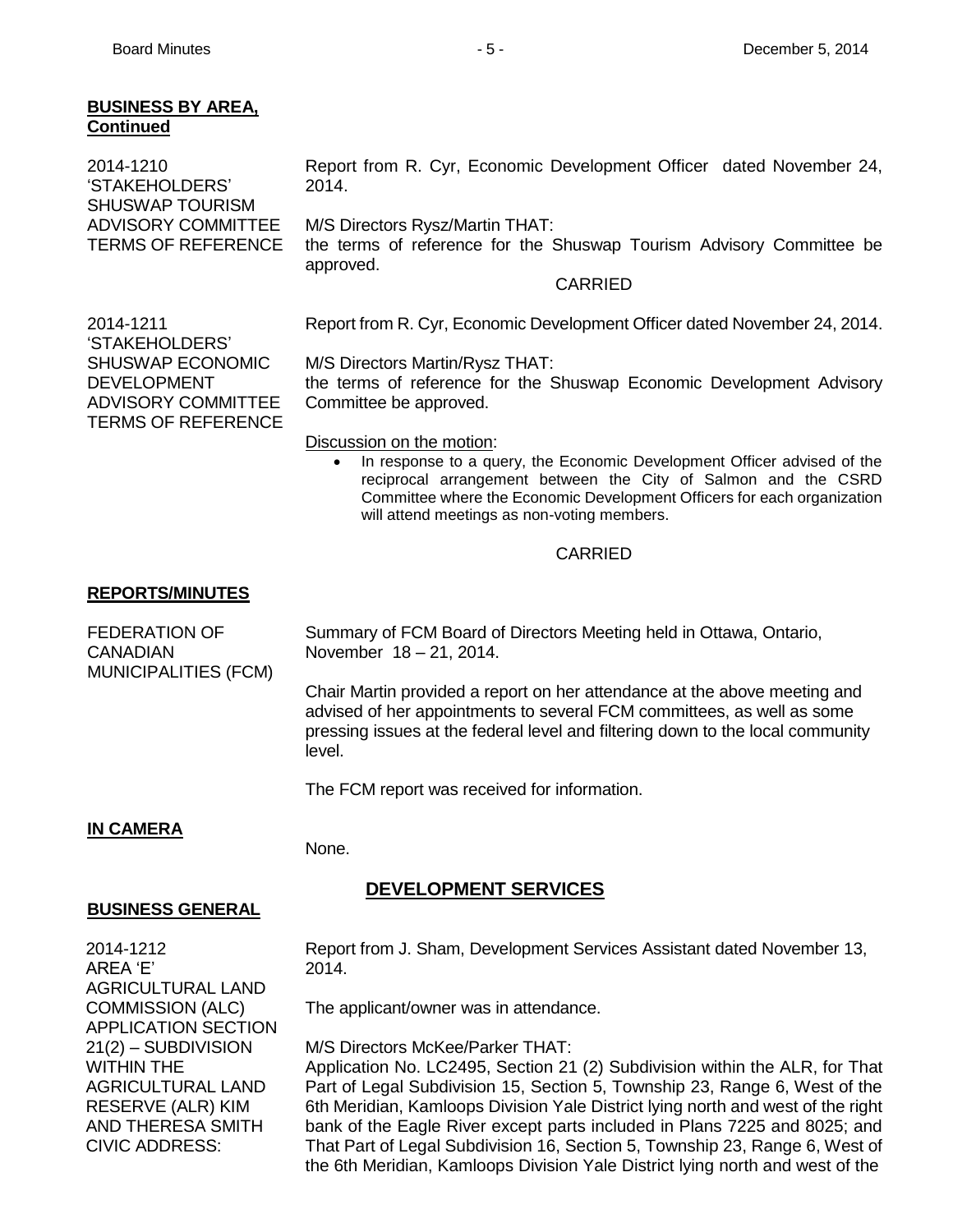#### **RESOLUTION 2014-1212 Continued**

| 3797 SOMMERVILLE- | right bank of the Eagle River, except parts included in Plans 7225 and 8025 |
|-------------------|-----------------------------------------------------------------------------|
| HUSTED ROAD,      | be forwarded to the Provincial Agricultural Land Commission recommending    |
| MALAKWA           | approval on this 5 <sup>th</sup> day of December, 2014.                     |

#### CARRIED

Municipal Directors left the meeting at this time.

# **ELECTORAL AREA DIRECTORS**

## **BUSINESS BY AREA**

2014-1213 AREA 'C' DEVELOPMENT VARIANCE PERMIT (DVP) 701-58 OWNER: EDMUND AND DEBORAH SHIMOON, RON PEDERSON (AGENT) CIVIC ADDRESS: 5615 EAGLE BAY ROAD

Report from J. Sham, Development Services Assistant dated November 18, 2014.

The agent was in attendance.

There were no letters of objection or support received in relation to this application.

M/S Directors Demenok/Parker THAT:

in accordance with Section 922 of the Local Government Act Development Variance Permit No. 701-58 for Lot 2, Section 2 & 11, Township 23, Range 9, W6M, KDYD, Plan 25456, located at 5615 Eagle Bay Road, varying South Shuswap Zoning Bylaw No. 701 as follows:

Section 7.2.5:

Minimum setback from front parcel line:

- $\bullet$  from 5 m to 2.59 m for the existing garage;
- from 5 m to 4.86 m for the existing washroom;

Minimum setback from interior side parcel line:

- from 2 m to 0.01 m for the existing garage/wood shed;
- $\bullet$  from 2 m to 0.13 m for the existing garage;

Minimum setback from rear parcel line:

- $\bullet$  from 5 m to 0 m for the existing house; and,
- from 5 m to 3.71 m for the existing boathouse,

as shown on the Site Plan prepared by Browne Johnson Land Surveyors dated September 20<sup>th</sup>, 2014, be approved for issuance this  $5<sup>th</sup>$  day of December, 2014, subject to the following condition:

a) receipt of documentation from the Ministry of Transportation and Infrastructure (MOT) confirming that a permit to encroach into the Provincial setback has been issued.

CARRIED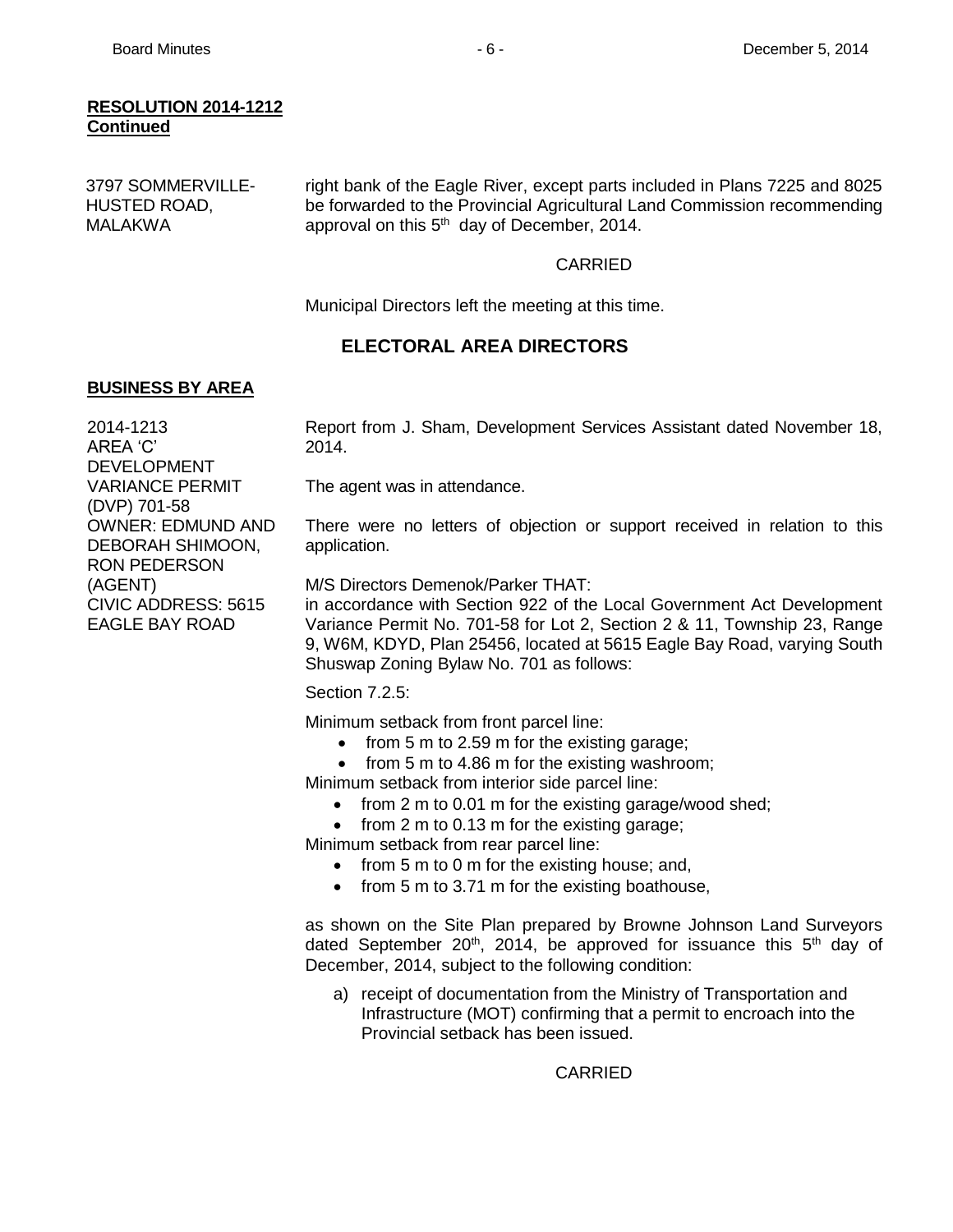# **BUSINESS BY AREA, Continued**

2014-1214 AREA 'C' EXEMPTION TO FLOODPLAIN SETBACK REQUIREMENTS NO. 701-10 OWNER: EDMUND AND DEBORAH SHIMOON, RON PEDERSON (AGENT) CIVIC ADDRESS: 5615 EAGLE BAY ROAD

#### M/S Directors Demenok/Parker THAT:

in accordance with Section 910(5) of the Local Government Act Exemption to Floodplain Setback Requirements and Flood Construction Level Requirements No. 701-10 for Lot 2, Section 2 & 11, Township 23, Range 9, W6M, KDYD, Plan 25456, located at 5615 Eagle Bay Road:

- varying Section 3.17.1.1 Flood Construction Level, from 351.0 m Geodetic Survey of Canada for land adjacent to Shuswap Lake, to 349.61 m Geodetic Survey of Canada Datum only for the existing boathouse; and,
- varying Section 3.17.2.1 Floodplain Setback, from 15 m from the mean annual high water mark of Shuswap Lake, defined as 348.3 meters Geodetic Survey of Canada Datum to no closer than 3.71 m from the mean annual high water mark of Shuswap Lake only for the existing boathouse, and to no closer than 0 m from the mean annual high water mark of Shuswap Lake for the existing single family dwelling,

as shown on the Site Plan prepared by Browne Johnson Land Surveyors dated September 30<sup>th</sup>, 2014, be granted this  $5<sup>th</sup>$  day of December, 2014, subject to the following conditions:

a) registration of a Section 219 covenant that indemnifies and save harmless the CSRD and the Crown in the event of flood damage to any portion of the subject property.

# CARRIED

# **PLANNING BYLAWS**

SALMON VALLEY LAND USE AMENDMENT

(674816 BC LTD.) BYLAW

2014-1215 AREA 'D'

NO. 2554

Report from J. Sham, Development Services Assistant dated November 18, 2014.

Second reading as amended Consideration of delegation of public hearing

The applicant was in attendance.

M/S Directors Talbot/Demenok THAT: "Salmon Valley Land Use Amendment (674816 BC Ltd.) Bylaw No. 2554" be read a second time, as amended, this 5<sup>th</sup> day of December, 2014.

# CARRIED